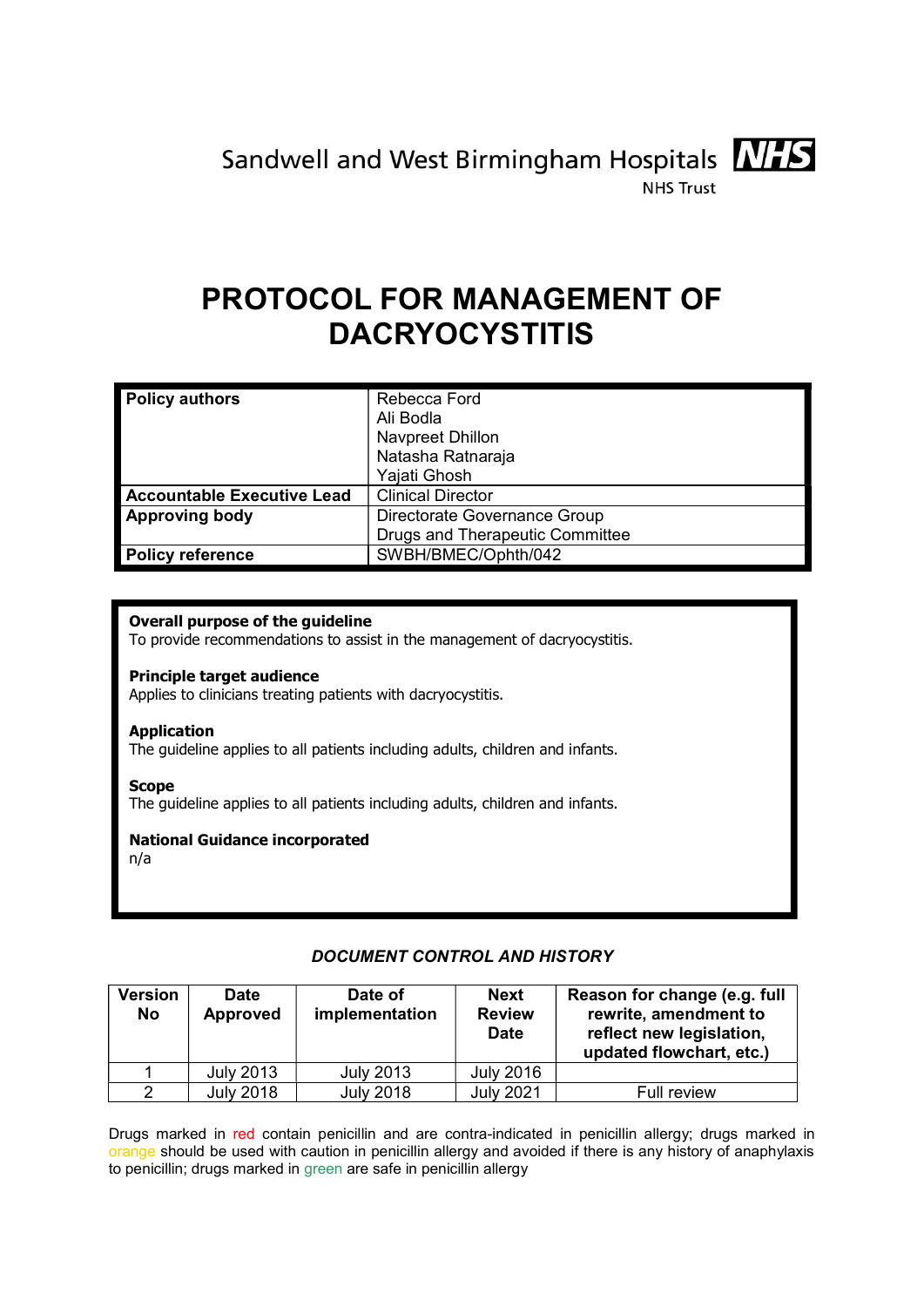#### 1.0 Introduction

 Dacryocystitis is infection of the lacrimal sac. It is associated with nasolacrimal duct obstruction, which leads to obstruction of outflow of tears and stagnation of tears, debris and bacteria in the lacrimal sac.

 Acute dacryocystitis can be managed in casualty, but all patients with dacryocystitis also require oculoplastic specialist referral to deal with the underlying nasolacrimal obstruction.

#### 2.0 Aim / Purpose

 The aim of this guideline is to provide recommendations to assist in the management of dacryocystitis.

#### 3.0 Definitions

| <b>Lacrimal sac</b>          | The lacrimal sac sits in the lacrimal fossa, which is bound<br>anteriorly by the frontal process of the maxillary bone<br>(anterior lacrimal crest) and posteriorly by the lacrimal<br>bone (posterior lacrimal crest). Tears enter the lacrimal sac<br>from the canaliculi via a common opening and drain out<br>into the nasolacrimal sac. The orbital septum attaches to<br>the medial orbital wall at the posterior lacrimal crest, so the<br>lacrimal sac can be considered as a preseptal structure. |
|------------------------------|------------------------------------------------------------------------------------------------------------------------------------------------------------------------------------------------------------------------------------------------------------------------------------------------------------------------------------------------------------------------------------------------------------------------------------------------------------------------------------------------------------|
| <b>Nasolacrimal duct</b>     | The nasolacrimal duct has a 12 mm intra-osseous<br>portion within the maxillary bone then a 5 mm<br>membranous portion within the nasal mucosa. It is<br>about 1 mm in diameter and opens into the nose<br>under the inferior turbinate.                                                                                                                                                                                                                                                                   |
| <b>Pre-septal cellulitis</b> | This is infection of the skin and soft tissue of the<br>eyelids anterior to the orbital septum. It can<br>occasionally progress to orbital cellulitis.                                                                                                                                                                                                                                                                                                                                                     |

#### 4.0 Pathophysiology and Presentation

Acute dacryocystitis presents with a red, raised, tender lump in the region of the lacrimal sac. There is usually epiphora and may be a mucopurulent discharge from the punctum. There may be associated cellulitis and fever. Gram-positive bacteria are the most frequent cause (up to 80% of cases), most commonly Staphylococcus aureus. Streptococcus pneumoniae and Haemophilus influenzae are also seen.

**Chronic dacryocystitis** presents with epiphora and mucoid discharge from the punctum. There is typically a mucocoele, a painless swelling in the region of the sac. Pressure over a mucocoele usually produces reflux of mucoid material through the puncta, or directly through the skin if a fistula has developed. Causative microorganisms are different to acute dacrocystitis - S. aureus and S. pneumoniae are common causes,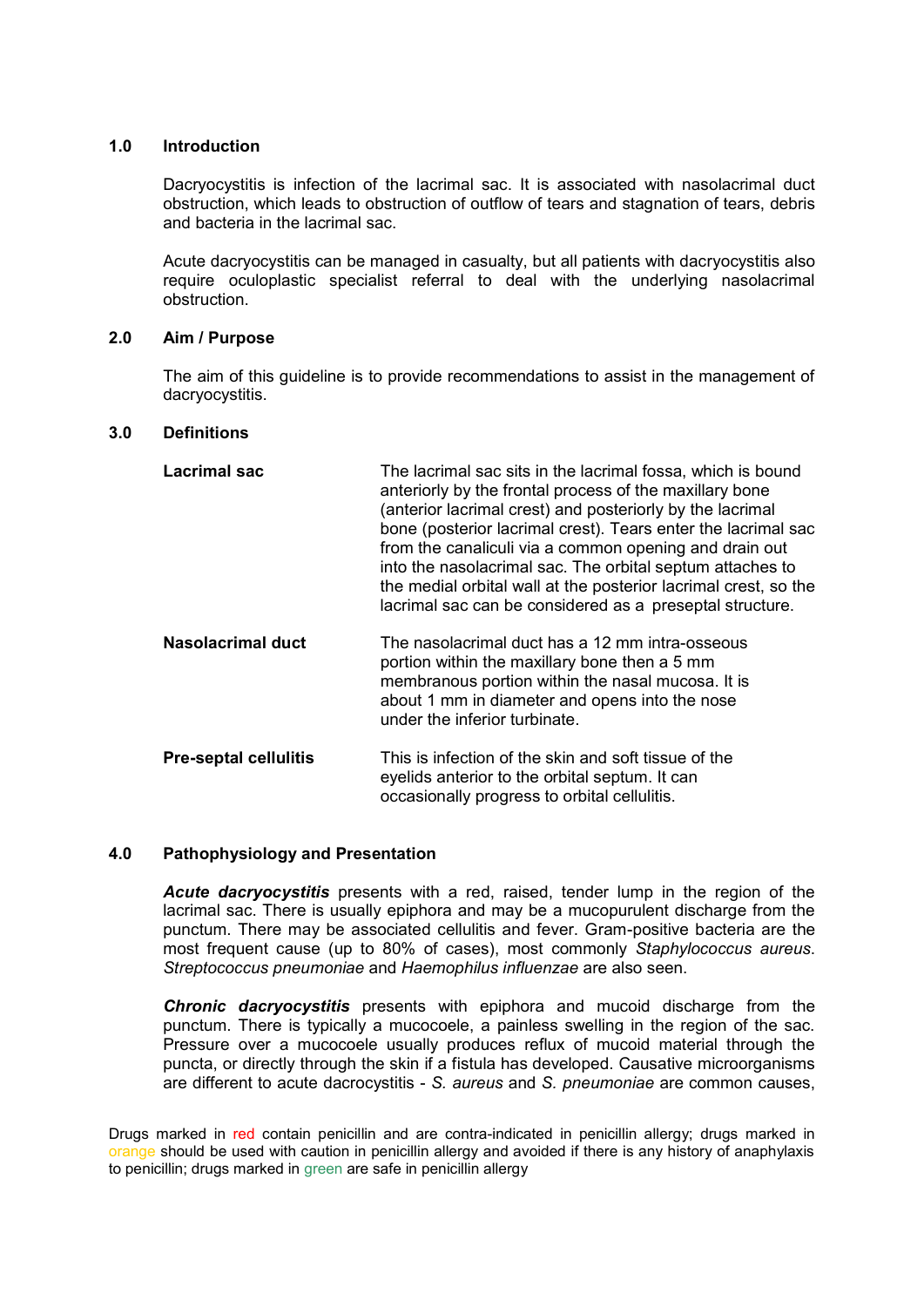but also consider H. influenzae and Gram-negatives, most commonly Pseudomonas aeruginosa and Klebsiella pneumoniae.

#### Criteria for admission for acute dacryocystitis

Adults do not require admission for dacryocystitis unless they develop severe associated cellulitis or are systemically unwell i.e. pyrexial, feeling sick etc.

Infants with mucocoeles related to congenital nasolacrimal duct obstruction do not require antibiotics or admission, but should be referred to paediatric ophthalmology.

Acute dacryocystitis is rare in children. However, any children who are systemically unwell or pyrexial associated with dacryocystitis should be referred to the on-call paediatrician for assessment.

#### 5.0 Management

Do not attempt to syringe the lacrimal system; this is not therapeutic and presence of dacryocystitis implies presence of nasolacrimal obstruction.

#### Acute Dacryocystitis

Swab any discharge and send to microbiology for microscopy, culture and sensitivities (MC&S).

First line treatment is oral antibiotics. Co-amoxiclay 625 mg three times a day for one week, or clarithromycin 500 mg twice a day for one week if penicillin allergic. Topical antibiotics are not required. If systemically unwell or suspicion of orbital cellulitis, admit for intravenous antibiotics (ceftriaxone 1 g twice a day). If orbital cellulitis is present, follow the existing orbital cellulitis quidelines (i.e. admit, CT scan, intra venous antibiotics).

The results of MC&S should be checked and treatment altered accordingly if necessary.

There is a role for endo-nasal dacrocystorhinostomy to drain the purulent material and establish drainage of tears at this stage.

Drainage of lacrimal sac abscess should be considered for:

- Tense, pointing abscess
- Infection not responding to antibiotics alone
- Severe pain associated with non-resolving abscess

#### Procedure for drainage of abscess:

If required, abscess can be drained by any suitably experienced doctor in casualty. Local anaesthetic: Subcutaneous local anaesthetic is not helpful. Topical lidocaine cream 4% can be used under the occlusive dressing supplied over planned incision site (but takes about 30 minutes to have full effect). Care should also be taken to ensure that this does not enter the eye as it can be extremely irritant.

Incise with No 11 blade in the centre of the abscess, and express contents. There is no evidence to support sac washout with povidone iodine solution.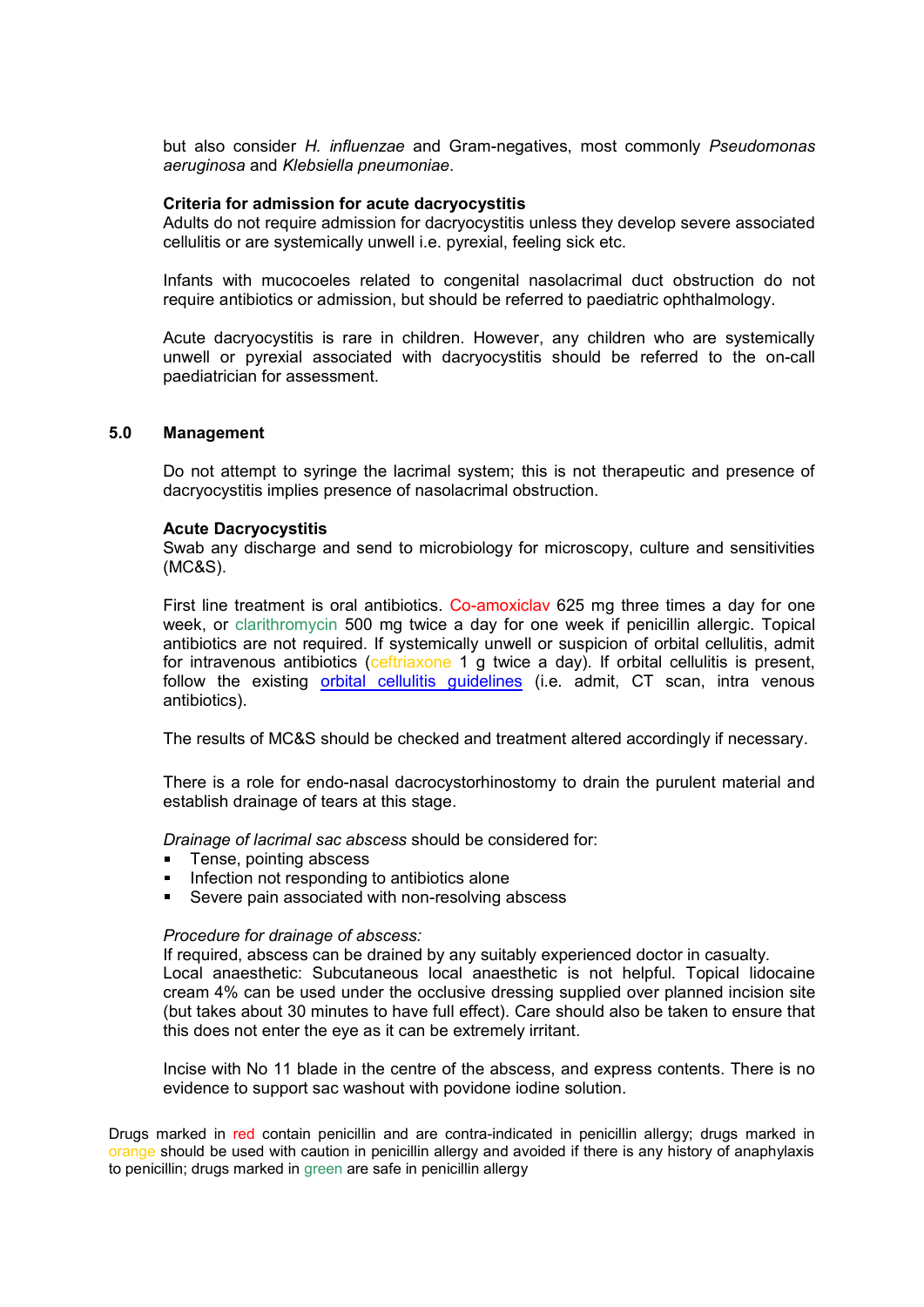Swab abscess contents and send for microscopy, culture and sensitivities. Dress with a dry absorbent dressing, e.g. gauze. It is not necessary to pack the abscess cavity.

Review of acute dacryocystitis: Review in 1-2 weeks, followed by routine referral to oculoplastics, if felt clinically appropriate.

#### Chronic dacryocystitis

If antibiotics are indicated, suggested antibiotics are ciprofloxacin 500 mg twice a day by mouth *plus* flucloxacillin 500 mg four times a day by mouth for a week. Patients should be referred routinely to oculoplastics as long-term treatment is with dacryocystorhinostomy.

#### 6.0 References

Ophthal Plast Reconstr Surg. 2007 Jul-Aug;23(4):302-6.

The microbiologic spectrum of dacryocystitis: a national study of acute versus chronic infection. Mills DM, Bodman MG, Meyer DR, Morton AD 3rd; ASOPRS Dacryocystitis Study Group.

Ophthal Plast Reconstr Surg. 2009 Nov-Dec;25(6):455-7.

Acquired lacrimal sac fistula after incision and drainage for dacryocystitis: a multicenter study. Barrett RV, Meyer DR; ASOPRS Acquired Lacrimal Fistula Study Group.